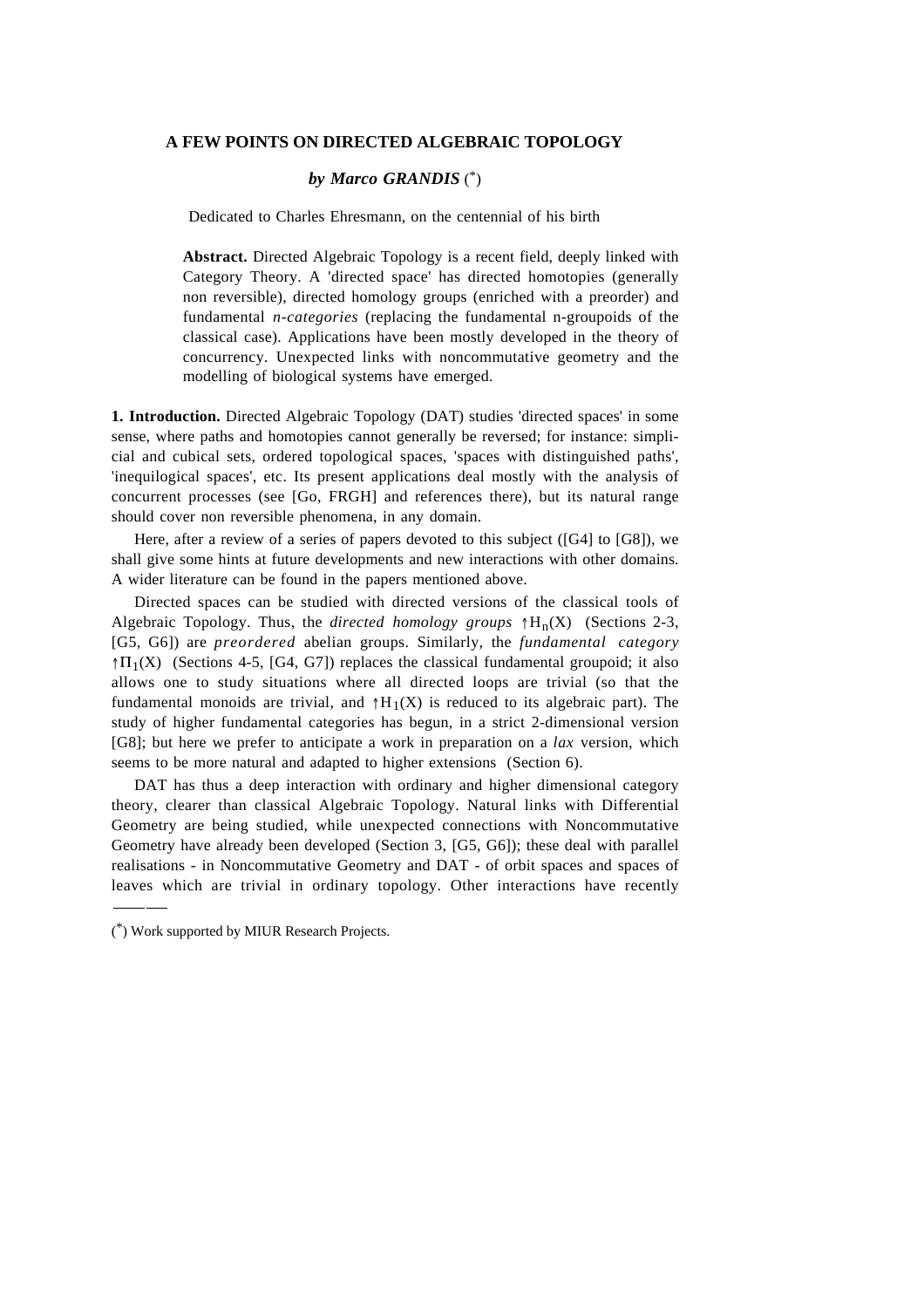appeared, between the notion of *root* of a category developed by A.C. Ehresmann [Eh] for modelling biological systems, and our study of the fundamental category (Section 7).

We shall end with a review of topological settings for DAT (Section 8) and a first step in providing a formal setting (Section 9), based on Kan ideas (abstracting the (co)cylinder functor, cf. [Ka]) rather than on Quillen model structures, which do not seem to be able to formalise privileged directions and directed homotopies.

This paper contains my contribution at the conference "Charles Ehresmann: 100 ans", Amiens, 7-9 October 2005. I am particularly grateful for this opportunity, since the position of Directed Algebraic Topology at the confluence of Topology, Geometry and Category Theory, can presumably be viewed as coherent with the research lines pursued by Charles and Andrée C. Ehresmann.

**2. Combinatorial settings and directed homology.** First, directed homotopy and homology can be developed for cubical sets (as in [G5]) and simplicial sets.

Let us recall that a topological space T has *intrinsic symmetries*, appearing - at the lowest level - in the reversion of its paths. Thus, the set  $\Delta_nT = \textbf{Top}(\Delta^n, T)$  of its singular simplices inherits from the standard simplex  $\Delta^n$  an obvious action of the symmetric group  $S_{n+1}$ , while the set  $\Box_nT = \text{Top}([0, 1]^n, T)$  of its singular cubes has a similar action of the hyperoctahedral group (the group of symmetries of the ncube). These combinatorial structures produce the singular homology of the space T, which can be equivalently defined as the homology of the chain complex associated to the simplicial set ∆T, or the homology of the (normalised) chain complex associated to the cubical set ∆T. Here, *a specific motivation for preferring cubical sets will be our use of the natural order on* **I**<sup>n</sup> (cf. Section 4).

Now, *bypassing topological spaces*, an abstract cubical set X is a merely combinatorial structure, consisting of a sequence of sets  $X_n$ , with faces  $\partial_i^{\alpha}$ :  $X_n \to X_{n-1}$  and degeneracies  $e_i: X_{n-1} \to X_n$   $(\alpha = \pm; i = 1,..., n)$  satisfying the well-known cubical relations. This structure has been used in two ways, in [G5]: to break the symmetries considered above and to perform constructions, namely quotients, which would be useless in ordinary topology.

For the first aspect, note that an 'edge' in  $X_1$  need not have any counterpart with reversed vertices, nor a 'square' in  $X_2$  any counterpart with horizontal and vertical faces interchanged. Thus, our structure has 'privileged directions' in any dimension (classically ignored), and the (usual) combinatorial homology of X can be given a preorder, generated by taking the given cubes as positive. For instance, the obvious cubical model ↑**s**<sup>n</sup> of the n-dimensional sphere, with one non-degenerate cube in dimension n, has *directed homology* <sup>↑</sup>Hn(↑**s**n) consisting of the group of integers, *with the natural order*. Direction should not be confused with orientation, as shown by the model  $\uparrow t^2 = \uparrow s^1 \otimes \uparrow s^1$  of the torus, where  $\uparrow H_1(\uparrow t^2) \cong \uparrow \mathbb{Z}^2$  has the *product order*.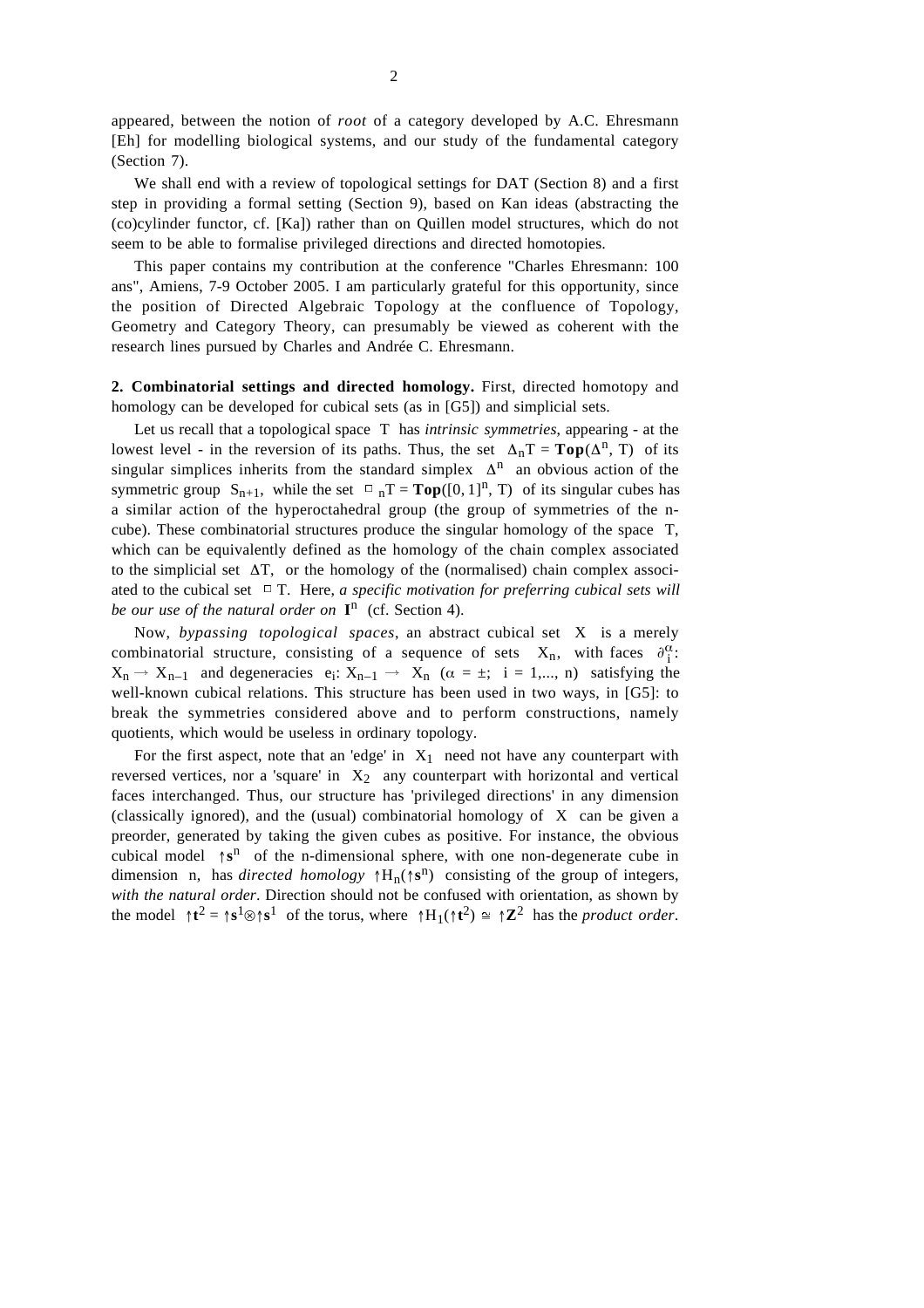Secondly, it may happen that a quotient  $T/\sim$  of a topological space has a trivial topology, while the corresponding quotient of its singular cubical set  $\Box$  T keeps a relevant topological information, detected by its homology and agreeing with the interpretation of such quotients in noncommutative geometry, as recalled below.

**3. Interactions with noncommutative geometry.** Let us start from the well-known *irrational rotation* C\*-algebras, also known as 'noncommutative tori'.

First, take the line **R** and its (dense) additive subgroup  $G_{\theta} = \mathbf{Z} + \theta \mathbf{Z}$  ( $\theta$ irrational) acting on the former by translations. In **Top**, the orbit space  $\mathbf{R}/\mathbf{G}_{\theta}$  =  $S^1/\partial Z$  is trivial: an uncountable set with the coarse topology. Second, consider the *Kronecker foliation* F of the torus  $T^2 = R^2/Z^2$ , with irrational slope  $\vartheta$ , and the set  $\mathbf{T}_{\theta}^2 = \mathbf{T}^2 / \equiv_F$  of its leaves (in bijective correspondence with the previous set  $\mathbf{R}/G_{\theta}$ ). Again, topology gives no information on  $T^2_{\theta}$ , since all leaves are dense and the quotient space  $\mathbf{T}^2/\equiv_F$  is coarse.

In noncommutative geometry, both these sets are 'interpreted' as the (noncommutative)  $C^*$ -algebra A $_{\theta}$ , generated by two unitary elements u, v under the relation vu =  $exp(2\pi i\theta)$ .uv, and called the *irrational rotation algebra* associated with ϑ, or also a *noncommutative torus* [Ri, Co]. Both its complex K-theory groups are two-dimensional. These algebras have been classified, by proving that  $K_0(A_0) \cong \uparrow G_0$ as a (totally) ordered subgroup of **R**. Thus,  $A_{\vartheta}$  and  $A_{\vartheta}$  are *strongly Morita equivalent* if and only if  $\uparrow G_{\vartheta} \cong \uparrow G_{\vartheta}$ , if and only if  $\vartheta$  and  $\vartheta'$  are equivalent modulo the action of the group PGL(2, **Z**) [PV, Ri].

For a group G acting *properly* on an acyclic space T, a classical result says that the homology of the orbit space T/G is isomorphic to the homology of the group G; these results can be extended to *free* actions if we replace T with its singular cubical set  $\Box$  T and take the *quotient cubical set* ( $\Box$ T)/G ([G5], Thm. 3.3). Thus, the trivial orbit space **R**/G<sub> $\theta$ </sub> can be replaced with a non-trivial cubical set, ( $\Box$  **R**)/G<sub> $\theta$ </sub>, whose homology is the same as the homology of the group  $G_{\theta} \cong \mathbb{Z}^2$ , and coincides with the homology of the torus  $\mathbf{T}^2$ . *Algebraically*, all this is in accord with the noncommutative C<sup>\*</sup>-algebra A<sub>0</sub>, but our result is independent of  $\theta$  and does not allow us to recover it.

Now, this similarity can be enhanced. The quotient  $({\square} \mathbf{R})/G_{\theta}$  can be modified, replacing ∆**<sup>R</sup>** with the cubical set ∆↑**<sup>R</sup>** of the *directed* line, formed of all *orderpreserving* maps  $I^n \rightarrow R$ . Algebraically, the homology groups are unchanged, but now  $\uparrow H_1(\uparrow \mathbf{R}/G_{\vartheta}) \cong \uparrow G_{\vartheta}$  as an ordered subgroup of **R** ([G5], Thm. 4.8): thus the *rotation cubical sets*  $C_{\theta} = \uparrow \mathbf{R}/G_{\theta}$  have the same classification *up to isomorphism* ([G5], Thm. 4.9) as the rotation  $C^*$ -algebras A $\theta$  *up to strong Morita equivalence*, and  $\vartheta$  is determined up to the action of PGL(2,  $\mathbf{Z}$ ). This example shows that *the ordering of directed homology can carry a relevant information*. Further, comparison with the stricter classification of the algebras  $A_{\theta}$  *up to isomorphism* shows that cubical sets provide a sort of 'noncommutative topology', without the metric character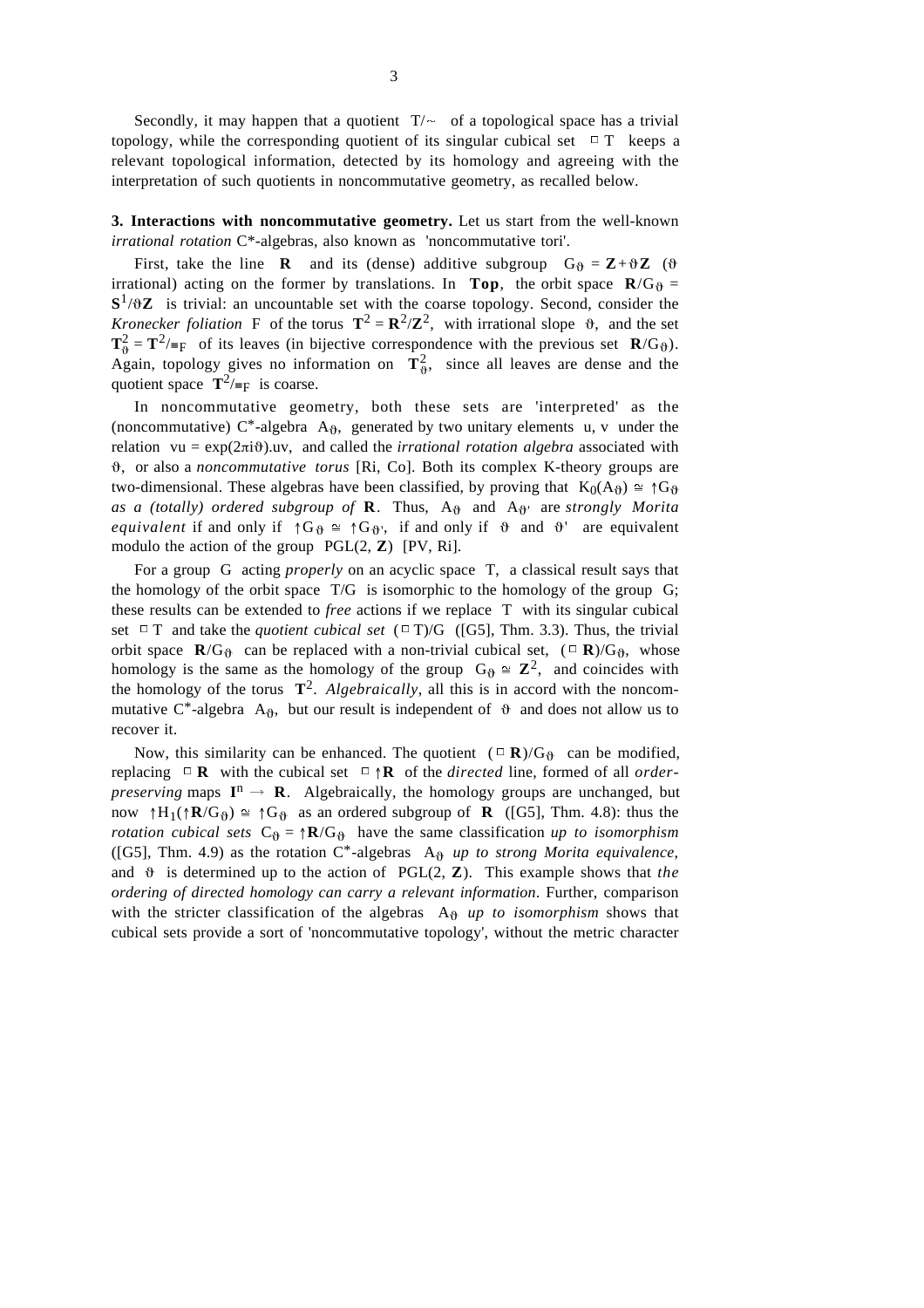of noncommutative geometry.

(The *inequilogical spaces*  $C_0^+ = (\uparrow \mathbf{R}, \equiv_{G_0})$  give the same results, cf. Section 8.)

**4. A basic topological setting.** After the combinatorial setting considered above, the simplest *topological* situation where one can study directed paths and directed homotopies is likely the category p**Top** of *preordered topological spaces* and *preorderpreserving continuous mappings*. (A *preorder* relation is reflexive and transitive; it is called an *order* if it is also anti-symmetric.)

In this setting, a (directed) *path* of the preordered space X is a morphism a:  $\uparrow$ [0, 1]  $\rightarrow$  X, defined on the standard directed interval  $\uparrow$ **I** =  $\uparrow$ [0, 1] (with euclidean topology and natural order). A (directed) *homotopy*  $\varphi$ : f  $\rightarrow$  g: X  $\rightarrow$  Y, *from* f *to* g, is a map  $\varphi: X \times \uparrow I \rightarrow Y$  coinciding with f on the lower basis of the *cylinder*  $X \times \uparrow I$ , with g on the upper one. Of course, this (directed) cylinder is a product in p**Top**: it is equipped with the product topology *and* with the product preorder, where  $(x, t) \le$  $(x', t')$  if  $x \prec x'$  in X and  $t \leq t'$  in  $\uparrow I$ .

The category p**Top** has all limits and colimits, constructed as in **Top** and equipped with the initial or final preorder for the structural maps. The forgetful functor U:  $p\text{Top} \rightarrow \text{Top}$  with values in the category of topological spaces has both a left and a right adjoint,  $D - U - C$ , where DX (resp. CX) is the space X with the *discrete* order (resp. the *coarse pre*order). The standard embedding of **Top** in p**Top** will be the *coarse* one, so that all (ordinary) paths in X are directed in CX. *Note that the category of* ordered *spaces does not allow for such an embedding*, *Note that the category of* ordered *spaces does not allow for such an embedding*, and would not allow one to view classical Algebraic Topology within the Directed one.

The fundamental category  $C = \uparrow \Pi_1(X)$  has, for arrows, the classes of directed paths up to the equivalence relation *generated* by directed homotopy with fixed endpoints; composition is given by the concatenation of consecutive paths. The fundamental category of a preordered space can be computed by a van Kampen-type theorem, as proved in [G4], Thm. 3.6, in a much more general setting ('d-spaces', cf. Section 8). The obvious functor  $\uparrow \Pi_1(X) \rightarrow \Pi_1(UX)$  with values in the fundamental groupoid of the underlying space need neither be full (obviously), nor faithful.

A map f:  $X \to Y$  induces a functor  $f_*: \uparrow \Pi_1(X) \to \uparrow \Pi_1(Y)$ , a homotopy  $\varphi$ :  $f \rightarrow g$  induces a natural transformation  $\varphi_*: f_* \rightarrow g_*$  which generally is *not* invertible. Also because of this, there are crucial differences with the fundamental groupoid  $\Pi_1(S)$  of a space, for which a model up to homotopy invariance is given by the skeleton: a family of fundamental groups  $\pi_1(S, x_i)$ , obtained by choosing one point in each path-connected component of S. For instance, if X is *ordered*, the fundamental category has no isomorphisms nor endomorphisms, except the identities. Thus: (a) the category is *skeletal*; and *ordinary equivalence of categories cannot yield any simpler model*; (b) all the monoids  $\uparrow \pi_1(X, x_0) = \uparrow \Pi_1(X)(x_0, x_0)$  are trivial.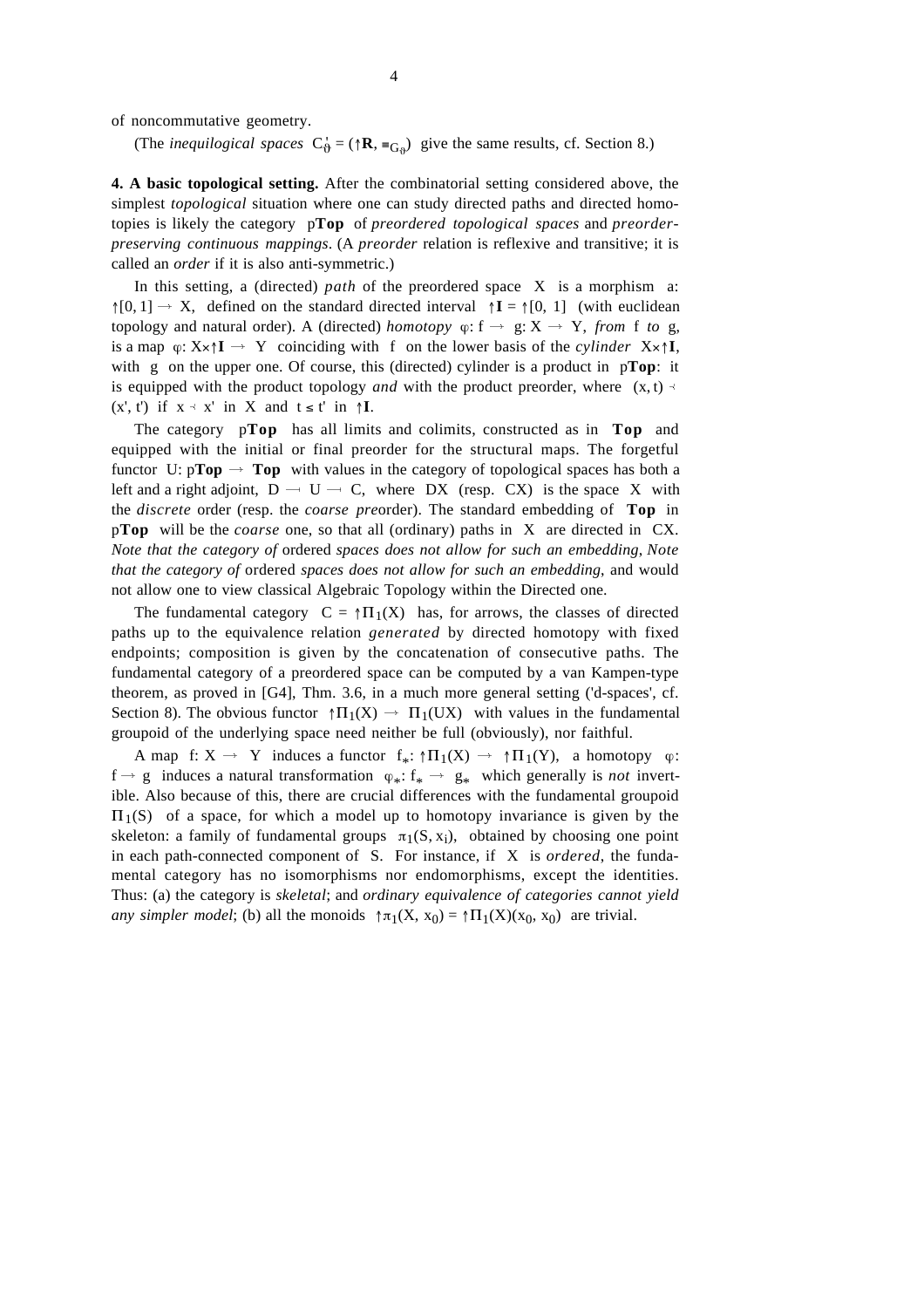Similarly, the singular cubical set  $□ X$  consists of all *preorder-preserving* maps  $\uparrow$ **I**<sup>n</sup>  $\rightarrow$  X, and provides the *preordered homology groups*  $\uparrow$  H<sub>n</sub>(X) (studied in [G6] in a more general setting). All this works because the faces and degeneracies  $\uparrow \mathbf{I}^{n-1} \rightleftarrows \uparrow \mathbf{I}^n$  of the ordered cubes *preserve the natural orders*, and could hardly be transferred to tetrahedra.

**5. Analysing the fundamental category.** An elementary example will give some idea of the analysis developed in [G7] for the fundamental category of a preordered space. (The paper [FRGH], devoted to the analysis of concurrent processes, has similar results, based on different categorical tools, categories of fractions.)

Let us start from the standard *ordered* square  $\uparrow$  [0, 1]<sup>2</sup>, with the euclidean topology and the product order, and consider the (compact) ordered subspace A obtained by taking out the *open* square  $]1/3$ ,  $2/3[^2$ , a sort of 'square annulus'



Its directed paths, the continuous order-preserving maps  $\uparrow$  [0, 1]  $\rightarrow$  A, move 'rightward and upward'. The fundamental category  $C = \uparrow \Pi_1(A)$  has *some* arrow  $x \rightarrow x'$  provided that  $x \le x'$  and both points are in L or L' (the closed subspaces represented above): there are *two* arrows when  $x \le p = (1/3, 1/3)$  and  $x' \ge q =$ (2/3, 2/3), and *one* otherwise. This evident fact can be easily proved by the 'van Kampen' theorem recalled above, using the subspaces L, L' (whose fundamental category is the induced order).

Thus, the whole category C is easy to visualise and 'essentially represented' by the full subcategory  $E$  on four vertices  $0, p, q, 1$  (the central cell does not commute)



But E is far from being equivalent to C, as a category, since C *is already a*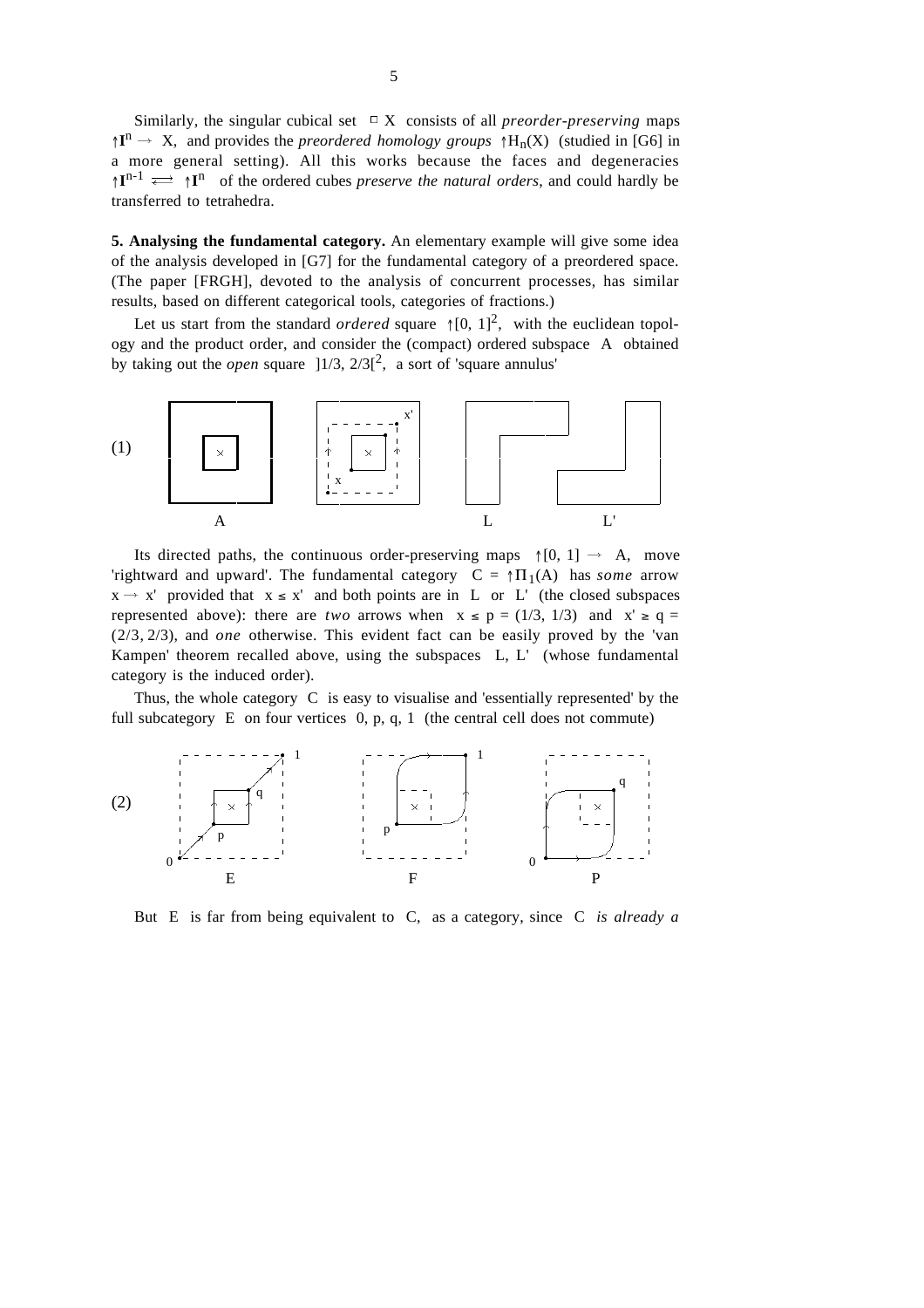*skeleton*, in the ordinary sense. In [G7] we have introduced two (dual) directed notions, which take care, respectively, of variation 'in the future' or 'from the past': *future equivalence* (a symmetric version of an adjunction, with two units) and its dual, a *past equivalence* (with two counits); and studied how to extract minimal models for both relations and how to combine them.

In the present case, C has a minimal 'future model' F (the least full reflective subcategory) and a minimal 'past model' P (*co*reflective). The full subcategory E is the join of F and P; it is at the same time *future equivalent* and *past equivalent* to C, and a 'minimal injective model' of C.

Now, the process represented by the ordered space X can be analysed as follows, in the finite model E:

- the action begins at 0, from where we move to the point p,

- p is an (effective) future branching point, where we have to choose between two paths,

- which join at q, an (effective) past branching point,

- from where we can only move to 1.

**6. Two-dimensional analysis.** In [G8], we have extended this analysis introducing a *strict* fundamental 2-category  $\uparrow \Pi_2(X)$ . But this construction is complicated, perhaps non natural, and it is not clear whether it can be extended to higher dimension.

More naturally, one can define a fundamental *biased d-lax 2-category*  $\uparrow b\Pi_2(X)$ , as studied in a work in progress [G9]. It is interesting to note that the geometric guideline gives precise directions for the comparison cells, different from the ones previously considered, by Burroni [Br] and Leinster [Le] for lax 2-categories (biased and unbiased, respectively). The term 'd-lax' refers to this choice, while 'biased' (resp. 'unbiased') refers to structures based on binary (resp. multiple) operations.

An object of  $\uparrow b\Pi_2(X)$  is a point of X, an arrow a:  $x \to x'$  is a path, and a cell [ $\alpha$ ]:  $a \rightarrow a$ :  $x \rightarrow x'$  is a homotopy class of homotopies of paths. More precisely,  $\alpha$ is a 2-*homotopy*  $a \rightarrow a'$  (with fixed endpoints), and its class  $[\alpha]$  is up to the equivalence relation generated by 3-*homotopies*  $\alpha' \rightarrow \alpha''$  (with fixed boundary).

Now, writing a⊗b the concatenation of two consecutive paths, our structure has comparison cells, for units and associativity, directed as follows:

(1) 
$$
\lambda: 1_x \otimes a \to a
$$
,  $\rho: a \to a \otimes 1_x$ ,  $\kappa: a \otimes (b \otimes c) \to (a \otimes b) \otimes c$ ,

always going from a first concatenation to a second concatenation of the same paths which, at each instant, *has made a longer way than the initial one*.

Then, the coherence theorem for such a structure says that all diagrams (naturally) constructed with comparison cells commute. This remains true in an *extended* structure, where we add *higher* associativity comparisons κ', κ" depending on four consecutive arrows, which break Mac Lane's pentagon into 3 commutative triangles: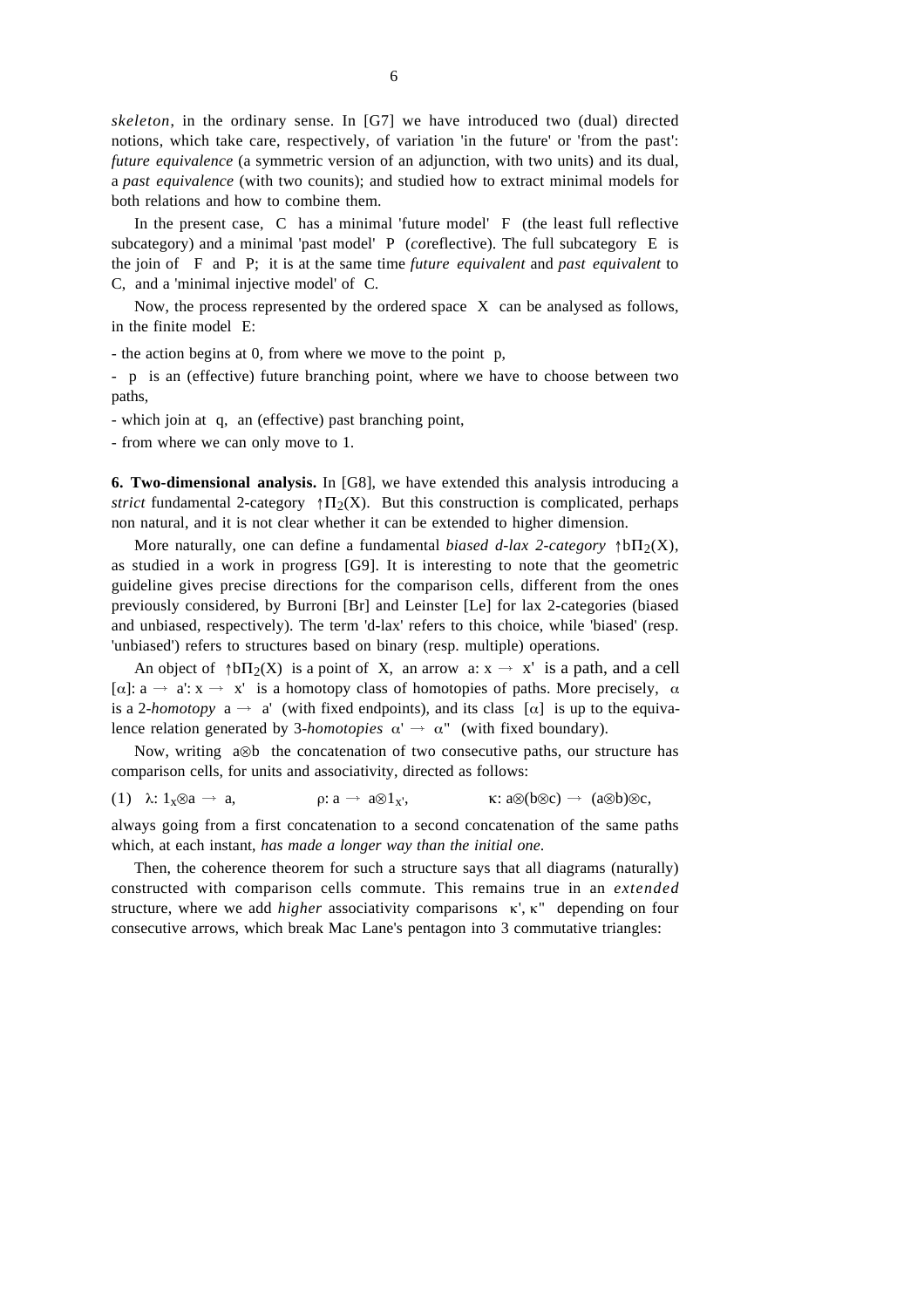

7

A further exension provides an *unbiased* version,  $\uparrow$ u $\Pi_2(X)$ , with n-ary concatenations  $a_1 \otimes ... \otimes a_n$  of consecutive paths.

**7. Links with categorical models for biological systems.** Unexpectedly again, the analysis of a category through *minimal past and future models*, as sketched above (Section 5) and developed in [G7], has appeared to be closely related with notions recently introduced by A.C. Ehresmann [Eh], within a series of papers with J.P. Vanbremeersch, dedicated to modelling biosystems, neural systems, etc. Likely, because of the common design of studying non-reversible actions.

It would be difficult to fully explain this here. Let us only remark two pairs of neighbouring notions, using the terminology of both papers. First, a *past retract* P of a category X (i.e. a full coreflective subcategory), used in [G7] as a 'past model' of X, is plainly a particular case of a *corefract* (i.e. a full weakly coreflective subcategory) as defined in [Eh] 1.2. Second, one can prove that the *past spectrum* P of a category X *having no O- -branchings*, in the sense of [G7], is necessarily a *root* of X, as defined in [Eh], Section 2. In [G7], many examples of Section 9 fall in this situation: their past spectrum is a root and their future spectrum a coroot.

**8. Richer topological settings.** In a preordered space, every loop lives in a zone where the preorder is chaotic, *and is reversible*; therefore, this setting has no 'directed circle' or 'directed torus'.

We briefly recall more complex directed structures, which allow for non-reversible loops. All of them contain the directed interval ↑**I** with the structure considered above, so that all the previous constructions can be easily extended.

(a) In a setting studied in [G4], a  $d$ -space  $X = (X, dX)$  is a topological space equipped with a set dX of (continuous) maps a:  $I \rightarrow X$ ; these maps, called *directed paths* or *d-paths*, must contain all constant paths and be closed under concatenation and (weakly) increasing reparametrisation. A *d-map* f:  $X \rightarrow Y$  (or *map* of d-spaces) is a continuous mapping between d-spaces which preserves the directed paths: if a  $\in$ dX, then  $fa \in dY$ .

The category of d-spaces is written as d**Top**. It has all limits and colimits, constructed as in **Top** and equipped with the initial or final d-structure for the structural maps. Again, the forgetful functor U:  $d\text{Top} \rightarrow \text{Top}$  has a left and a right adjoint; a topological space is viewed as a d-space by its *natural* structure, where all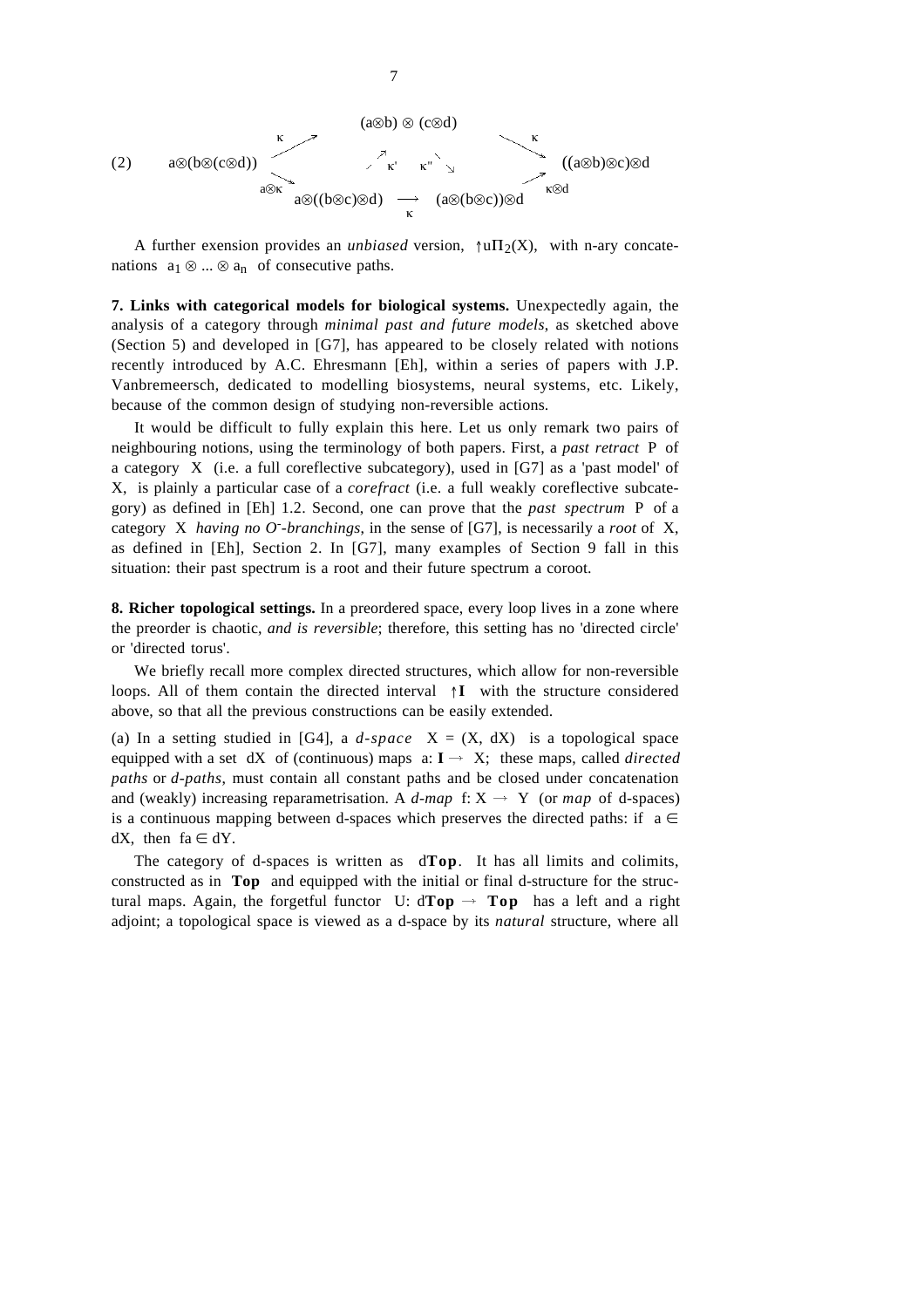(continuous) paths are directed (via the right adjoint to U). Also p**Top** has an obvious functor with values in d**Top**.

Reversing d-paths, by the involution  $r(t) = 1 - t$ , yields the *reflected*, or *opposite*, d-space  $RX = X^{op}$ . The *standard directed circle*  $\uparrow S^1 = \uparrow I/\partial I$  has the obvious dstructure, where paths have to follow a precise orientation.

(b) Another setting for Directed Algebraic Topology comes from a directed version of Dana Scott's equilogical spaces [Sc, BBS], which was introduced in [G6].

An *inequilogical space*  $X = (X^{\#}, \sim_X)$  is a *preordered* topological space  $X^{\#}$ endowed with an equivalence relation  $\sim$  x (or  $\sim$  ). The quotient  $|X| = X^{\#}/\sim$  is viewed as a preordered topological space (with the induced preorder and topology), or a topological space, or a set, as convenient. A *map* f:  $X \rightarrow Y$  'is' a mapping f:  $|X| \rightarrow |Y|$  which admits some *continuous preorder-preserving* lifting  $f: X^* \rightarrow Y^*$ .

This category is denoted as p**Eql**. The category p**Top** fully embeds in the latter, identifying a preordered space X with the pair  $(X, =<sub>X</sub>)$ . This category has all limits and colimits, and is Cartesian closed (like the one of equilogical spaces). Directed homotopy is defined by the standard directed interval ↑**I**. Various models for the directed circle are considered in [G6]; the simplest is perhaps  $({\uparrow} \mathbf{R}, \equiv \mathbf{z})$ , i.e. the quotient *in* p**Eql** of the *directed* real line modulo the action of the group of integers.

(c) Finally, let us observe that extending preordered spaces by some *local* notion of ordering, as frequently done in the theory of concurrency, seems not to provide a good setting, with all limits and colimits; the usual attempts cannot realise the cone on the directed circle (cf. [G4], 4.6).

**9. Sketching a formal setting for DAT.** The phenomena we want to study make sense in a category **A** equipped with 2-cells (homotopies) which, generally, cannot be reversed - but *reflected*.

More precisely, as a variation of Kan's notion of a category equipped with an abstract cylinder endofunctor [Ka], **A** is a *dI1-category*. By this we mean that it comes equipped with:

(a) a *reflection*  $\mathbf{R}: \mathbf{A} \to \mathbf{A}$ , i.e. an involutive (covariant) automorphism (also written  $R(X) = X^{op}$ ,  $R(f) = f^{op}$ ),

(b) a *cylinder* endofunctor I:  $\mathbf{A} \rightarrow \mathbf{A}$ , with four natural transformations: two *faces*  $(\partial^{\alpha})$ , a *degeneracy* (e) and a *reflection* (r)

(1) 
$$
\partial^{\alpha}
$$
: 1  $\Longrightarrow$  I : e, r: IR  $\rightarrow$  RI  $(\alpha = \pm)$ ,

satisfying the equations

| (2) $e\partial^{\alpha} = 1$ : id $\rightarrow$ id, | $RrR.r = 1$ : $IR \rightarrow IR$ .                       |
|-----------------------------------------------------|-----------------------------------------------------------|
| $Re.r = eR: IR \rightarrow R$ ,                     | $r.\partial^{-1}R = R\partial^{+}$ : $R \rightarrow R$ I. |

Since RR = 1, the transformation r is invertible with  $r^{-1} = RrR$ : RI  $\rightarrow$  IR and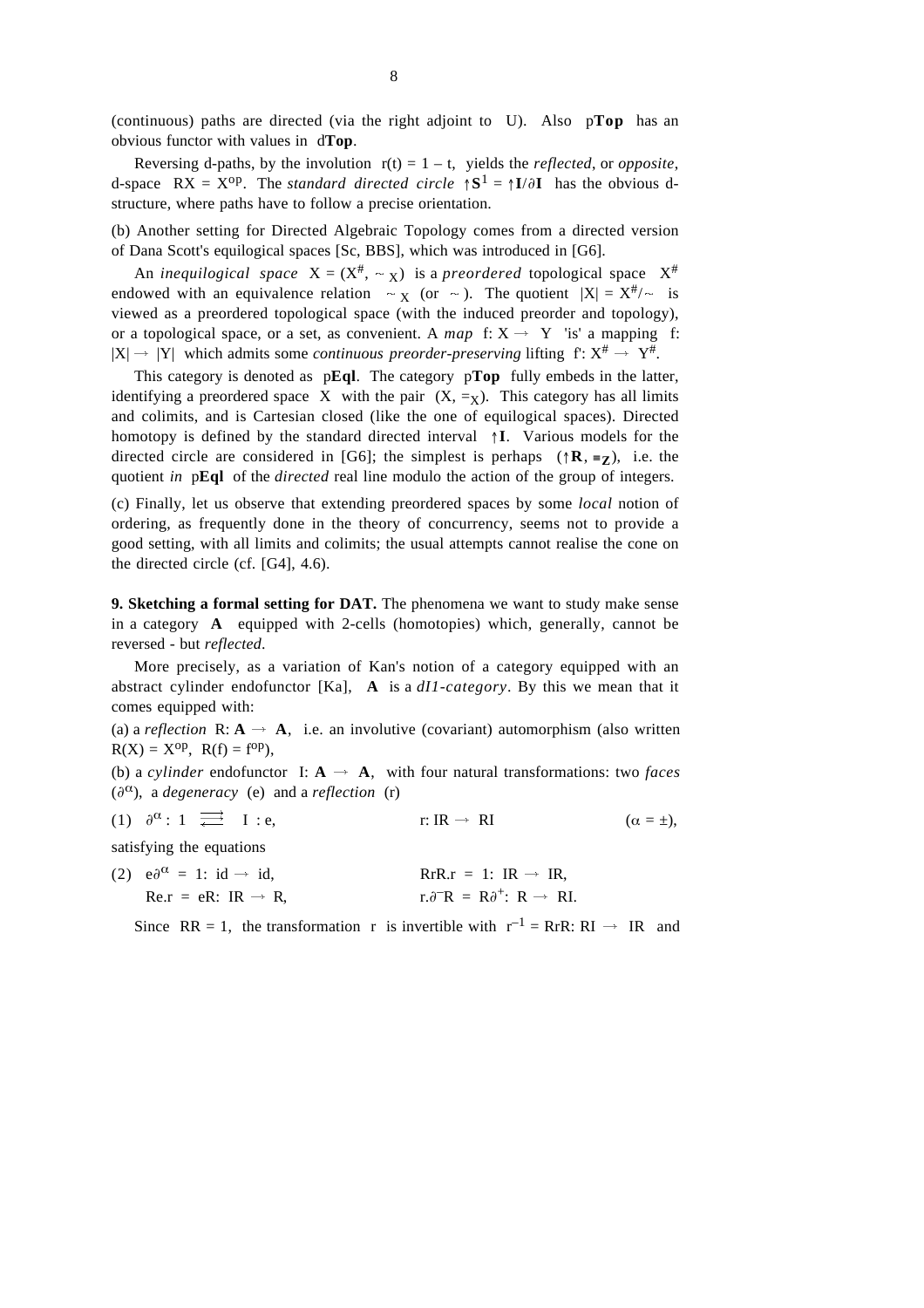$r.\partial^+R = R\partial^-$ .

A *homotopy*  $\varphi$ : f<sup>-</sup>  $\rightarrow$  f<sup>+</sup>: X  $\rightarrow$  Y is defined as a map  $\varphi$ : IX  $\rightarrow$  Y with  $\varphi$ . $\partial^{\alpha}X$  =  $f^{\alpha}$  (also written  $\phi$  to distinguish it from the homotopy). Each map f:  $X \rightarrow Y$  has a *trivial* endohomotopy,  $1_f$ :  $f \rightarrow f$ , represented by  $f.eX = eY.H$ : IX  $\rightarrow Y$ .

Every homotopy  $\varphi$ : f  $\rightarrow$  g: X  $\rightarrow$  Y has a *reflected homotopy* 

(3)  $\phi^{op}$ :  $g^{op} \rightarrow f^{op}$ :  $X^{op} \rightarrow Y^{op}$ ,  $(\phi^{op})^{\hat{}} = R(\hat{\phi})$ .r: IRX  $\rightarrow RIX \rightarrow RY$ ,

and  $(\varphi^{op})^{op} = \varphi$ ,  $(0_f)^{op} = 0_{(f^{op})}$ .

An object X is said to be *reversible* if it coincides with Xop, and *reflexive* or *selfdual* if it is isomorphic to the latter. (The structure itself is *reversible* when  $R = idA$ ; then, a homotopy has a *reversed* homotopy  $\varphi^{op}$ :  $g \rightarrow f$ . Such structures have no 'privileged directions'.)

Dually, a *dP1-category* has a reflection (as above) and a *cocylinder*, or *path endofunctor*  $P: A \rightarrow A$ , with natural transformations in the opposite direction

(4) 
$$
e: 1 \xrightarrow{e} P: \partial^{\alpha},
$$
  $r: RP \to PR.$ 

satisfying the dual equations.

It is easy to see that a dI1-structure where the cylinder functor has a right adjoint,  $I \rightarrow P$ , automatically produces the natural transformations of the cocylinder, and a dP1-structure; we say then that **A** is a *dIP1-category*. Both endofunctors produce the same homotopies, represented equivalently by maps  $IX \rightarrow Y$  or  $X \rightarrow PY$ .

A dI1- or dP1-structure is often generated by a standard directed interval, by cartesian (or tensor) product and internal hom, respectively. In these frames, one can define directed homology and 'first order' homotopy theory. *Much structure has to be added to develop higher directed homotopy theory*, which will be done in a sequel (following the line of [G1, G2] and, for the reversible case, [G3]).

## **References**

[BBS] A. Bauer - L. Birkedal - D.S. Scott, *Equilogical spaces*, Theoretical Computer Science **315** (2004), 35-59.

[Br] A. Burroni, *T-catégories*, Cah. Topol. Géom. Différ. **12** (1971), 215-321.

[Co] A. Connes, *Noncommutative geometry*, Academic Press, San Diego CA 1994.

[Eh] A.C. Ehresmann, *Localization of universal problems. Local colimits*, Appl. Categ. Structures **10** (2002), 157-172.

[FRGH] L. Fajstrup, M. Raussen, E. Goubault, E. Haucourt, *Components of the fundamental category*, Appl. Categ. Structures **12** (2004), 81-108.

[Go] E. Goubault, *Geometry and concurrency: a user's guide*, in: Geometry and concurrency, Math. Structures Comput. Sci. **10** (2000), no. 4, pp. 411-425.